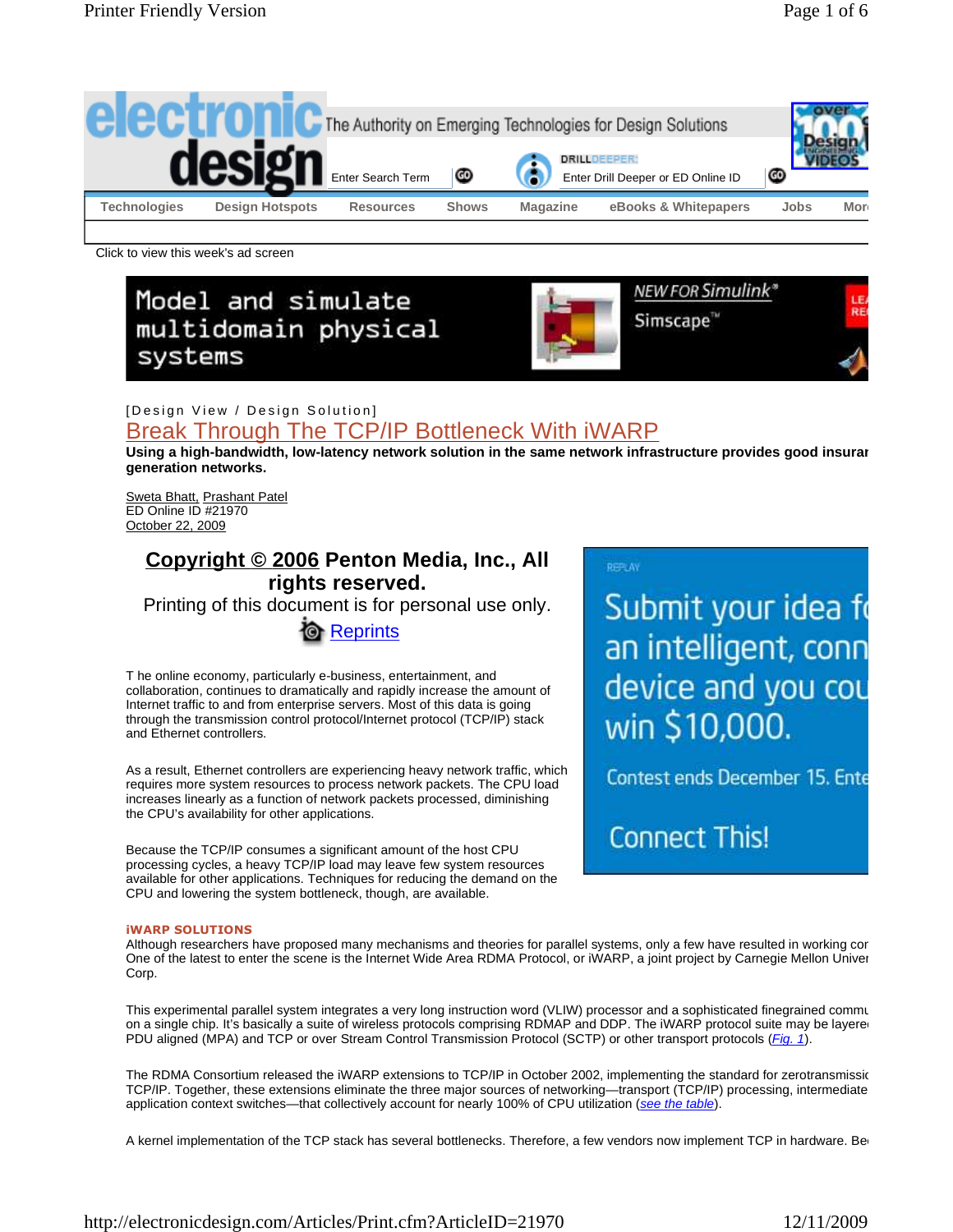loses are rare in tightly coupled network environments, software may perform the error-correction mechanisms of TCP. Meanwhile on the network interface card (NIC) strictly handles the more frequently performed communications. This additional hardware is kn offload engine (TOE).

The iWARP extensions utilize advanced techniques to reduce CPU overhead, memory bandwidth utilization, and latency. This is a through a combination of offloading TCP/IP processing from the CPU, eliminating unnecessary buffering, and dramatically reducin operating-system (OS) calls and context switches. Thus, the data management and network protocol processing is offloaded to an Ethernet adapter instead of the kernel's TCP/IP stack.

#### **iWARP COMPONENTS**

Offloading TCP/IP (transport) processing: In conventional Ethernet, the TCP/IP stack is a software implementation, putting a treme host server's CPU. Transport processing includes tasks such as updating TCP context, implementing required TCP timers, segme reassembling the payload, buffer management, resource-intensive buffer copies, and interrupt processing.

The CPU load increases linearly as a function of the network packets processed. With the tenfold increase in performance from 1-10-Gigabit Ethernet, packet processing and the CPU overhead related to transport processing increases up to tenfold as well. In the processing will cripple the CPU well before reaching the Ethernet's maximum throughput.

The iWARP extensions enable the Ethernet to offload transport processing from the CPU to specialized hardware, eliminating 40% overhead attributed to networking  $(Fig. 2)$ . The transport offload can be implemented by a standalone TOE or be embedded in an a Ethernet adapter that supports other iWARP accelerations.

Moving transport processing to an adapter also rids a second source of overhead—intermediate TCP/IP protocol stack buffer copie these copies from system memory to the adapter memory saves system memory bandwidth and lowers latency.

RDMA techniques eliminate buffer copy: Repurposed for Internet protocols by the RDMA Consortium, Remote DMA (RDMA) and I Placement (DDP) techniques were formalized as part of the iWARP extensions. RDMA embeds information into each packet that  $\epsilon$ application memory buffer with which the packet is associated. This enables the payload to be placed directly in the destination ap even when packets arrive out of order.

Data can now move from one server to another without the unnecessary buffer copies traditionally required to "gather" a complete This is sometimes called the "zero copy" model. Together, RDMA enables an accelerated Ethernet adapter to support direct-memority from/writes-to application memory, eliminating buffer copies to intermediate layers. RDMA and DDP eliminate 20% of CPU overhe networking and free the memory bandwidth attributed to intermediate application buffer copies.

Avoiding application context switching/OS bypass: The third and somewhat less familiar source of overhead, context switching, co significantly to overhead and latency in applications. Traditionally, when an application issues commands to the I/O adapter, the comtransmitted through most layers of the application/OS stack.

Continue to page 2

Passing a command from the application to the OS requires a CPU intensive context switch. When executing a context switch, the the application context in system memory, including all of the CPU general-purpose registers, floating-point registers, stack pointer pointer, and all of the memory-management-unit state associated with the application's memory access rights. Then the OS conte: loading a similar set of items for the OS from system memory.

The iWARP extensions implement OS bypass (user-level direct access), enabling an application executing in user space to post  $\alpha$ to the network adapter (*Fig. 4*). This eliminates expensive calls to the OS, dramatically reducing application context switches. An a Ethernet adapter handles tasks typically performed by the OS. Such adapters are more complex than traditional non-accelerated N eliminate the final 40% of CPU overhead related to networking.

# POTENTIAL APPLICATIONS

Clustered servers/blades depend on high-bandwidth, low-latency interconnects to aggregate the enormous processing power of do and keep I/O needs serviced. For these applications, iWARP is advantageous because it delivers:

• Predictable, sustained, scalable performance, even in multicore, multi-processor clusters

• A single, self-provisioning adapter that supports all clustering MPIs: HP MPI, Intel MPI, Scali MPI, MVAPICH2

• Modern low-latency interconnect technologies to an ultra-lowpower, high-bandwidth Ethernet package; flexibility, cost, and indust management benefits; and exceptional processing power per square foot for clustered applications.

For data-networking applications, iWARP-based accelerated Ethernet adapters offer full-function data-center NIC capabilities that performance, improve power efficiency, and more fully utilize data-center assets. The accelerated Ethernet adapters achieve the h lowest latency, and lowest power consumption in the industry.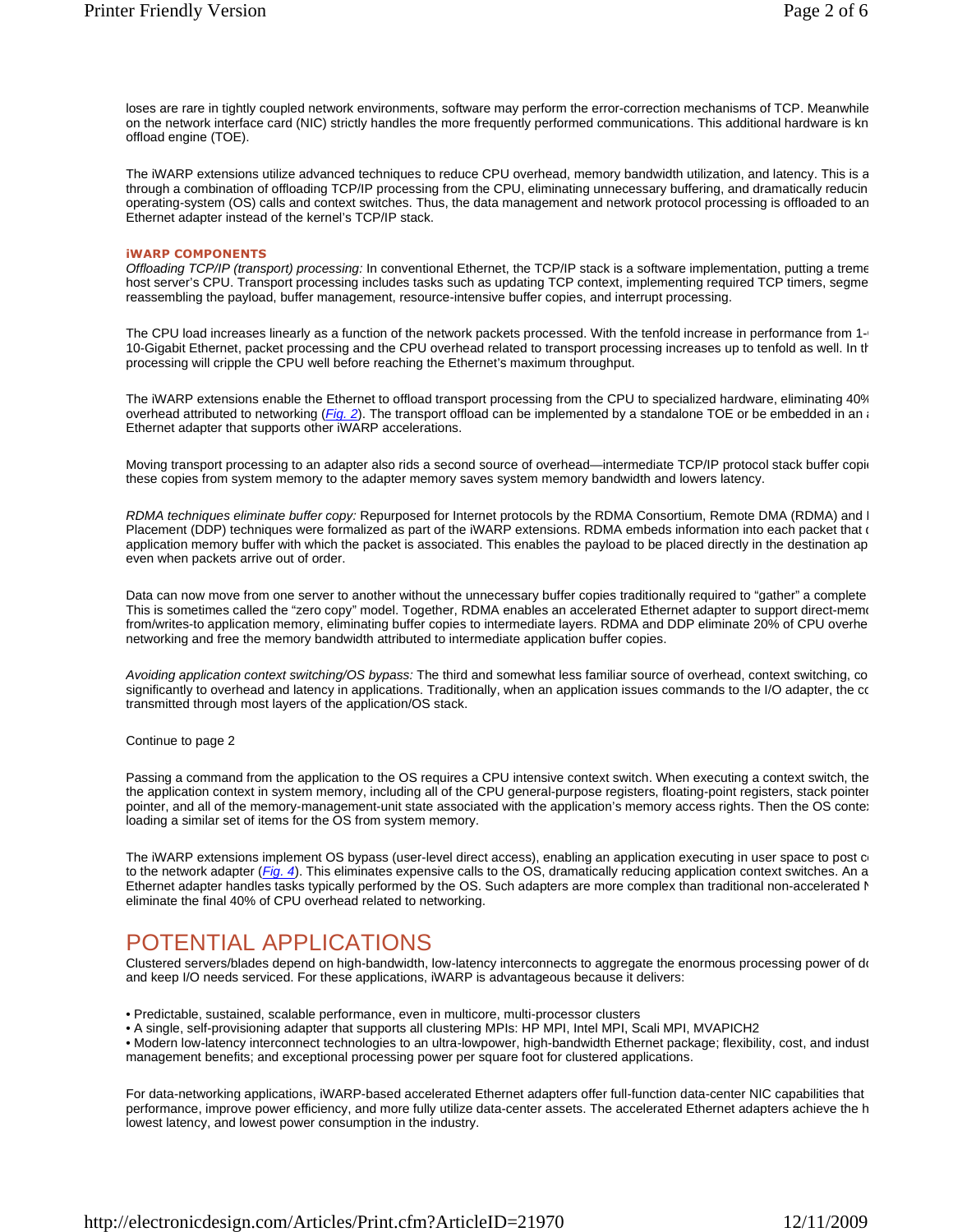In particular, when it comes to network overhead processing, it achieves 95% CPU availability for the application and operating system. hardware-class performance for virtualized applications ensures offloaded CPU cycles from network processing are not lost to soft overhead.

For storage vendors, iWARP will become a standard feature of network-attached storage (NAS) and Internet small computer syste (iSCSI) storage access networks (SANs). NAS and iSER-based (iSCSI Extensions for RDMA) storage networks utilizing accelerat adapters deliver the highestperformance, lowest-overhead storage solutions at any given wire rate.

At 10 Gbits/s, Ethernet-based storage networks offer a viable alternative to a Fibre Channel SAN. There's a single network interfac file protocols, high-throughput block, and file-level storage access, exceeding 8-Gbit Fibre Channel.

In addition to iSCSI, iWARP supports a wide range of other storage protocols such as network file system (NFS) and common Inte (CIFS). This gives data centers the opportunity to reap the increased productivity and lowered total cost of ownership benefits of a standards-based technology.

Like InfiniBand, iWARP does not have a standard programming interface, only a set of verbs. Unlike the InfiniBand architecture (IE has reliable connected communication as this is the only service that TCP and SCTP provide. The iWARP specification also omits special features of IBA, such as atomic remote operations. In all, iWARP offers the basics of InfiniBand applied to Ethernet. This so legacy software and next-generation applications.





1. iWARP can be layered above MPA over TCP or over SCTP or other transport protocols.

#### **fig 2**

http://electronicdesign.com/Articles/Print.cfm?ArticleID=21970 12/11/2009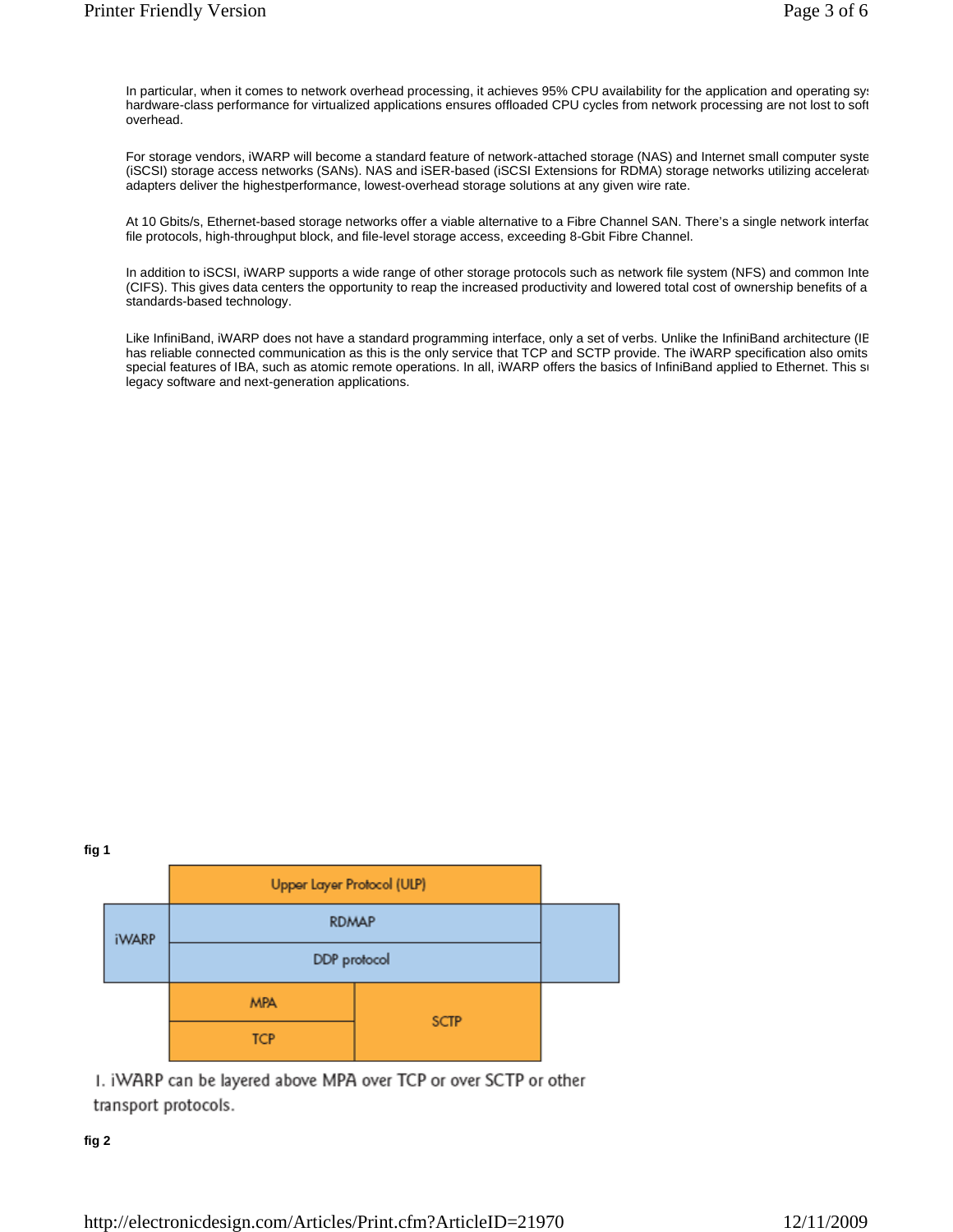

2. As opposed to a standard TCP stack (a), one that uses a TCP/IP offload engine can reduce CPU overhead by 40% (b).





**fig 4**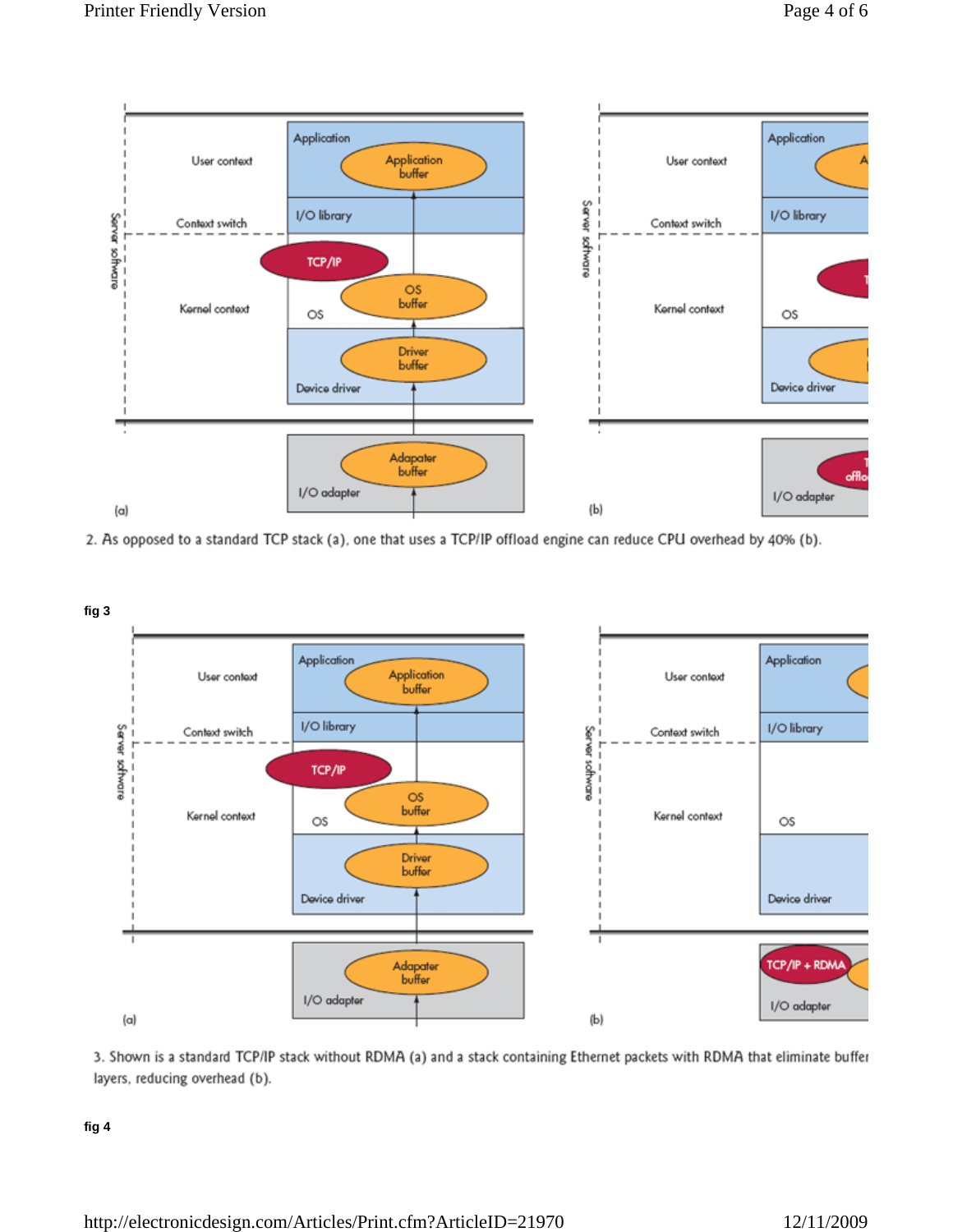

4. The diagram on the left illustrates context switching with standard OS calls (a). An iWARP-enabled adapter can institute OS the adapter handles OS tasks and eliminates otherwise expensive calls to the OS.

#### **table 1**

| <b><i>IWARP SOLUTIONS</i></b><br><b>FOR REDUCING CPU OVERHEAD</b> |                                                     |                        |
|-------------------------------------------------------------------|-----------------------------------------------------|------------------------|
| <b>Source</b>                                                     | <b>CPU</b> overhead<br>related to<br>networking (%) | <b>iWARP</b> extension |
| Transport (TCP/IP) pro-                                           | 40                                                  | Transport offload      |
| Intermediate buffer                                               | 20                                                  | <b>RDMA</b>            |
| Application context                                               | 40                                                  | OS bypass              |

#### **PartFinder**



Find real-time pricing, stock status, same-day/next-day shipping options and more. Brought to you by **Digi-Key**. Go to PartFinder. Enter Search Term Here

#### **GlobalSpec**

**PART SEARCH :**

**Marketplace**

# **GUBALSPEC**<br>Powered by: **GLOBALSPEC**

### **Sponsored Links**

**Single Board Compu** Compliant with PICMC Industrial multiple slot buy.advantech.com.my/

**Embedded System E** Arm7,Arm9,Microchip, Pro-embedded Develo www.sky-tech.com.tw

**MCF547x Embedded** MQX RTOS, TCP/IP, Free Software Evaluat www.Embedded-Access